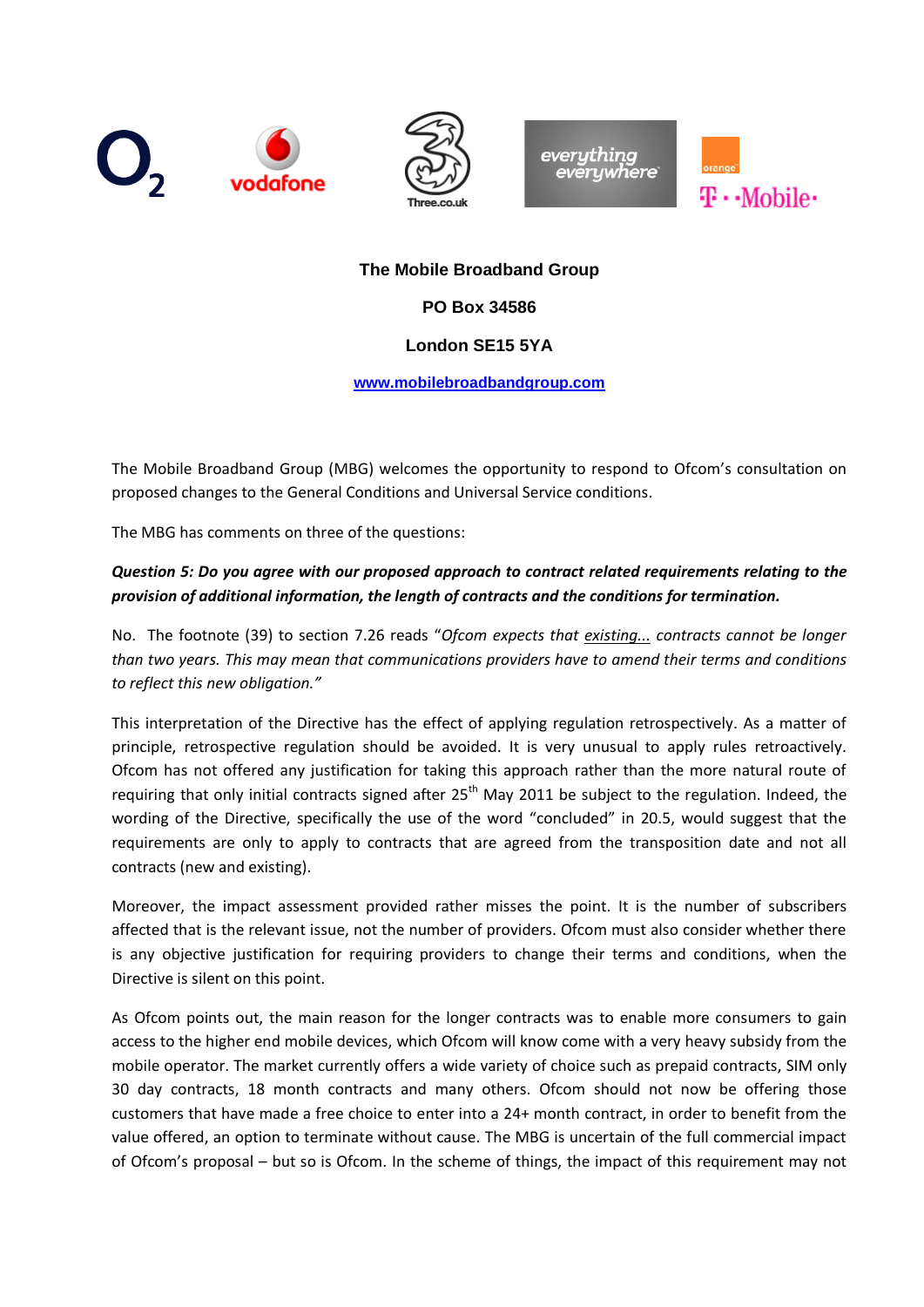be significant but is incumbent upon Ofcom, as a matter of good practice, to find out and to explain why it believes a retrospective approach is justified on this occasion.

# *Question 6: Do you agree with our proposals to ensure equivalent access to the emergency services for disabled customers and to mandate the provision of Emergency SMS?*

The MBG believes that Ofcom's given reasons for mandating the emergency SMS scheme are extremely thin. As Ofcom acknowledges in paragraph 8.23, the MNOs had already agreed to make the trial system permanent. To the extent that access to SMS 999 is being mandated, we agree that GC15 is the correct place for it and that the service should be positioned purely as a service for hard of hearing customers. The potential shortcomings of the service are of sufficient significance that it should not be positioned as a service for the general population, even if they are pre-registered. For one thing, we do not know whether the details are genuine and it would create a serious public policy issue if the service were to be abused.

Ofcom must at least ensure the obligation on providers is to make the service available to consumers who are deaf or hard of hearing as opposed to being applicable to all "End Users". This approach is consistent with that taken for other services already provided for in GC 15 (e.g. Free Directory Enquiries is available to End Users who are "visually impaired or otherwise disabled as to be unable to use a printed directory").

And so, while we do not disagree with what is proposed, we feel that Ofcom is adopting an unnecessarily risk-averse stance in formalising the regulation. This is not a good example of progressive light touch regulation.

First of all, this approach is a reprise of the discussions around the last telecommunications package. Last time round mobile operators offered a self-regulatory code of practice for the development of services for disabled customers. Ofcom killed this off by mandating access to text relay through General condition 15. In the event mobile text relay has been adopted by very few customers and Ofcom would find it hard to argue that its approach last time has achieved more than the self-regulatory code would have done.

Secondly, if Ofcom insists on converting every self-regulatory initiative into formal regulation (as it also did with General Condition 23), it will only serve to discourage future self-regulatory initiatives. Selfregulation is a valuable component of the regulatory landscape and should be nurtured and encouraged. Ofcom's highly risk averse approach to GC15 may achieve certainty over SMS 999 but the approach sacrifices greater potential gains by making sponsors of self-regulation also more risk averse.

### *Question 10: Do you agree with our proposed approach to the porting compensation scheme?*

The compensation scheme should compensate customers that experience loss of service as a consequence of any delay in porting.

Ofcom's general responsibility is to regulate in a way that observes technological neutrality. For various practical reasons, there are significant differences between the way account transfer happens in the mobile environment and the way it happens in the fixed/ISP situation. These differences should also be reflected in the way a compensation scheme is set up.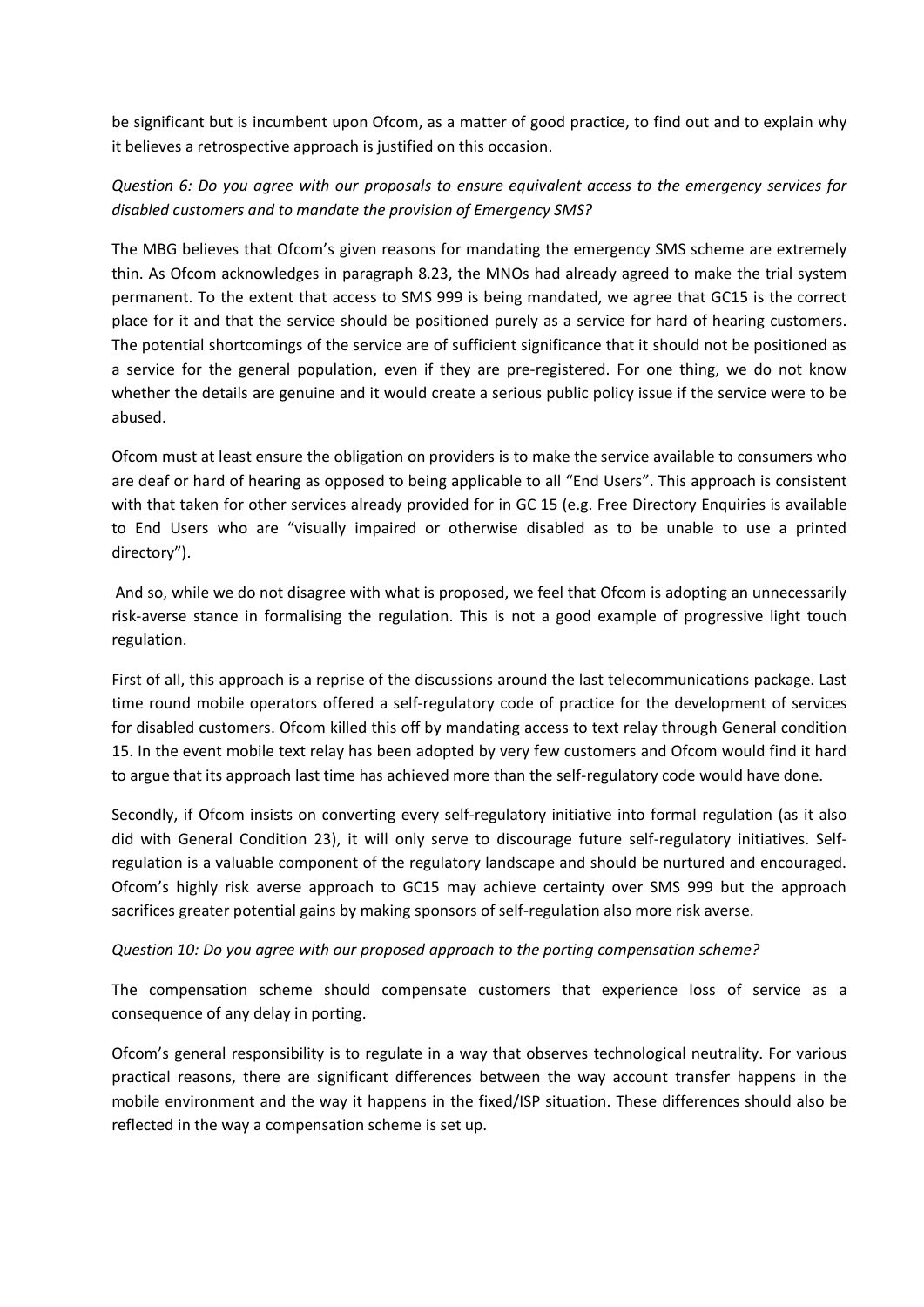In mobile, the point at which a customer starts with a new provider and the point at which an old number is ported across to the new provider do not have to be exactly the same. Typically a customer will start using the new phone as soon as possible and the number port follows. Because of the way account transfer and number portability works in mobile, it is very exceptional that the transfer of a customer from one mobile provider to another will result in the loss of service.

As Ofcom will be aware, when a customer acquires a new SIM card from the gaining provider (GP), he or she is able to activate the account as soon as the date specified on the contract is reached. Outgoing calls can be made and incoming calls received on the temporary number allocated by the GP as soon as the account is activated. In the normal course of events receiving incoming calls on the ported number follows shortly thereafter. Even if there is a delay, for whatever reason, in the porting of the old number, there is no loss of service to the customer as such. This is different to the fixed world, where the losing provider (LP) service has to be terminated before the GP service can commence.

A further point that is not discussed in the consultation document is which party would be liable to pay any compensation. It will not always be the case that any loss of service would be the fault of the LP. It could be:

- The RP (whose network might have an outage, for example)
- Syniverse
- The customer
- The LP

A compensation scheme for mobile porting should therefore have the following elements:

- Compensation should only be payable from a delay in number porting that actually results in a loss of service i.e. an inability to make outgoing calls or receive incoming calls on either the temporary number or the ported number. There may be some consequential inconvenience from not being able to receive calls on the old number. However, the compensation scheme is designed to compensate for the direct losses arising from complete loss of service (i.e. an inability to make or receive calls) owing to a delayed port, not consequential losses.
- Compensation would not be payable if the fault lies with the customer.
- Compensation would not be payable if the delay was caused by *force majeure*.
- In the event that there is loss of service, compensation should not be paid for the first two days (although, of course, the customer should not be billed for these days). A hiatus of this length is more likely to be accidental. The MBG has made no assessment of how many compensation claims this would eliminate (as loss of service is rare) but common sense suggests that a majority of issues would be resolved in this time and a certain amount of give would greatly reduce administrative costs. It would also make it easier to establish which party was at fault and thus liable to pay the compensation. Such an approach would be consistent with similar compensation schemes. For example the Great Eastern Rail compensation scheme for train delays doesn't cut in until a train is at least 30 minutes late. The EU airline compensation scheme does not cut in until a plane is delayed by 4 hours.